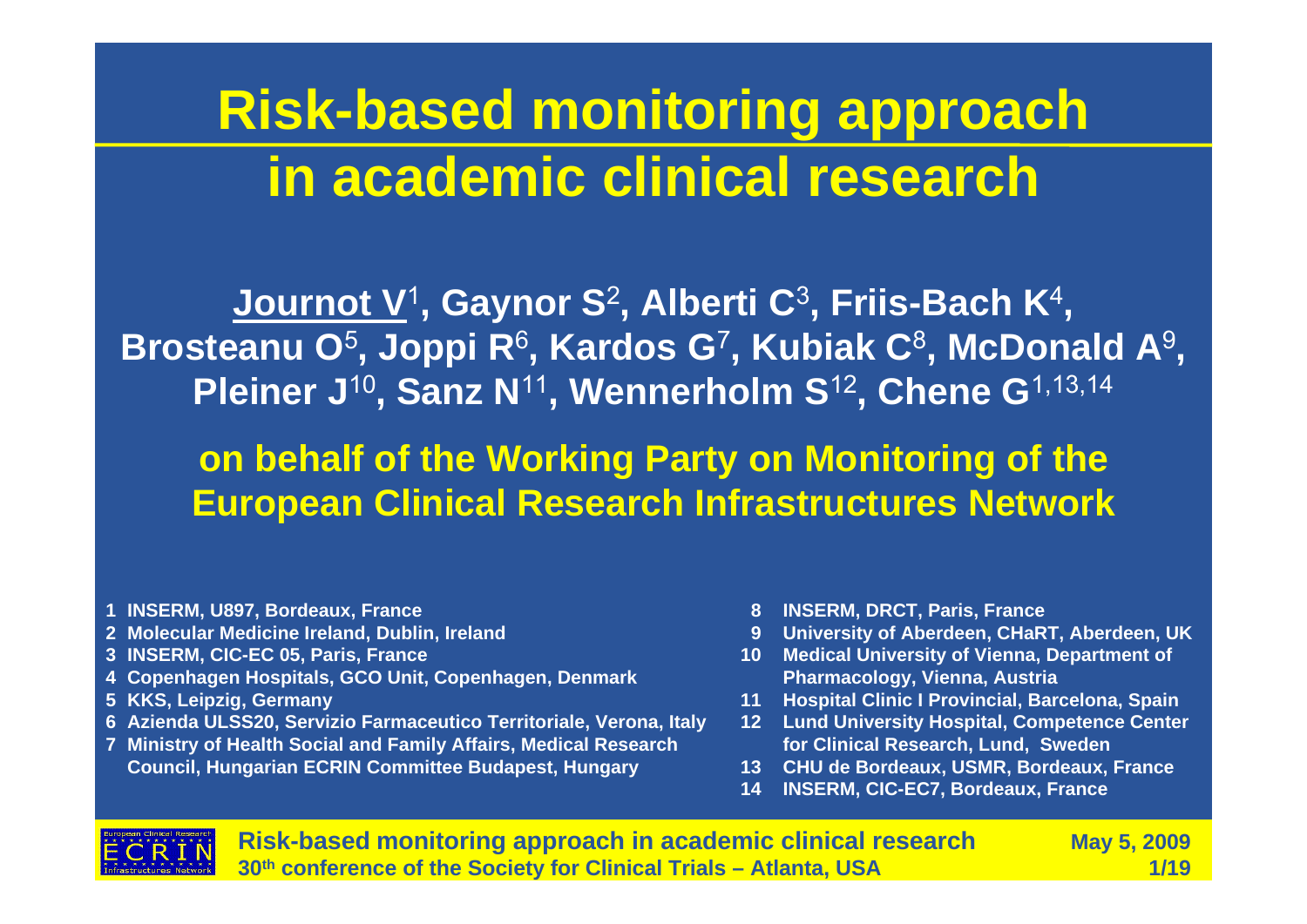## **Background**

|                  | private           | academic                        |  |
|------------------|-------------------|---------------------------------|--|
| objectives       | drug licensing    | patients' care strategies       |  |
| designs          | phase I-IV trials | trials, diagnostic, prognostic, |  |
| questions        | few drugs         | many                            |  |
| <b>resources</b> | large             | limited                         |  |

#### → **priorities must be defined**

cost of scientific aspects not to be reduced cost of monitoring aspects?



**Risk-based monitoring approach in academic clinical research May 5, 2009 30th conference of the Society for Clinical Trials – Atlanta, USA 2/19**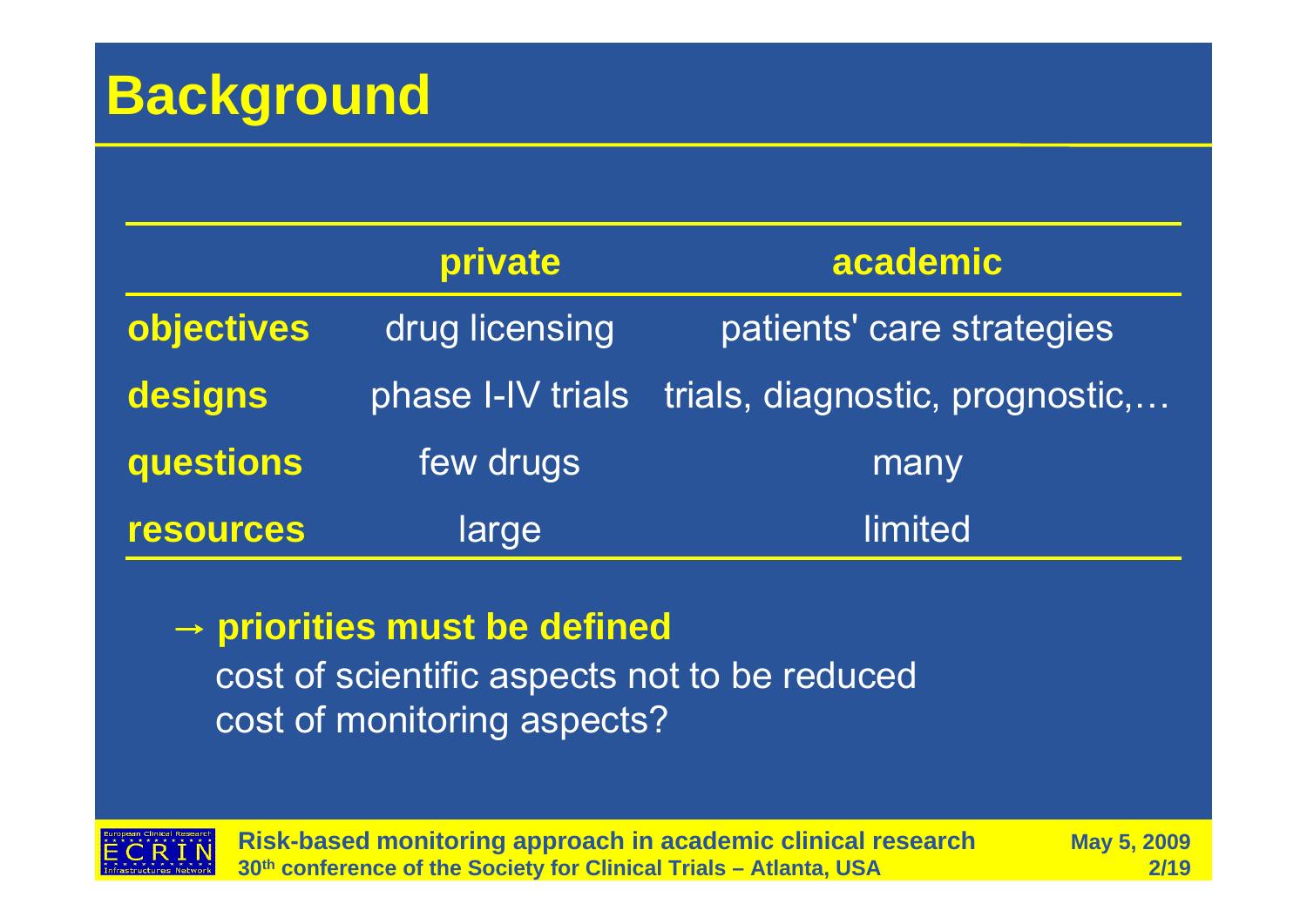# **Background**

**reference monitoring strategy**

intensive on-sitenever assessed for efficacy/efficiency but for initiation visit: *Lienard. Clin. Trials 2006*

### **European directive 2005/28/CE**

adaptation to academic context monitoring may be centralized and/or on a sample based on study characteristics related to risks  $\rightarrow$  a risk-based monitoring approach

#### **ESF/EMRC consensus conference** (Sept, 2008)

"Investigator-Driven Clinical Trials" risk-based monitoring approach 3rd / 26 recommendations



**Risk-based monitoring approach in academic clinical research May 5, 2009 30th conference of the Society for Clinical Trials – Atlanta, USA 3/19**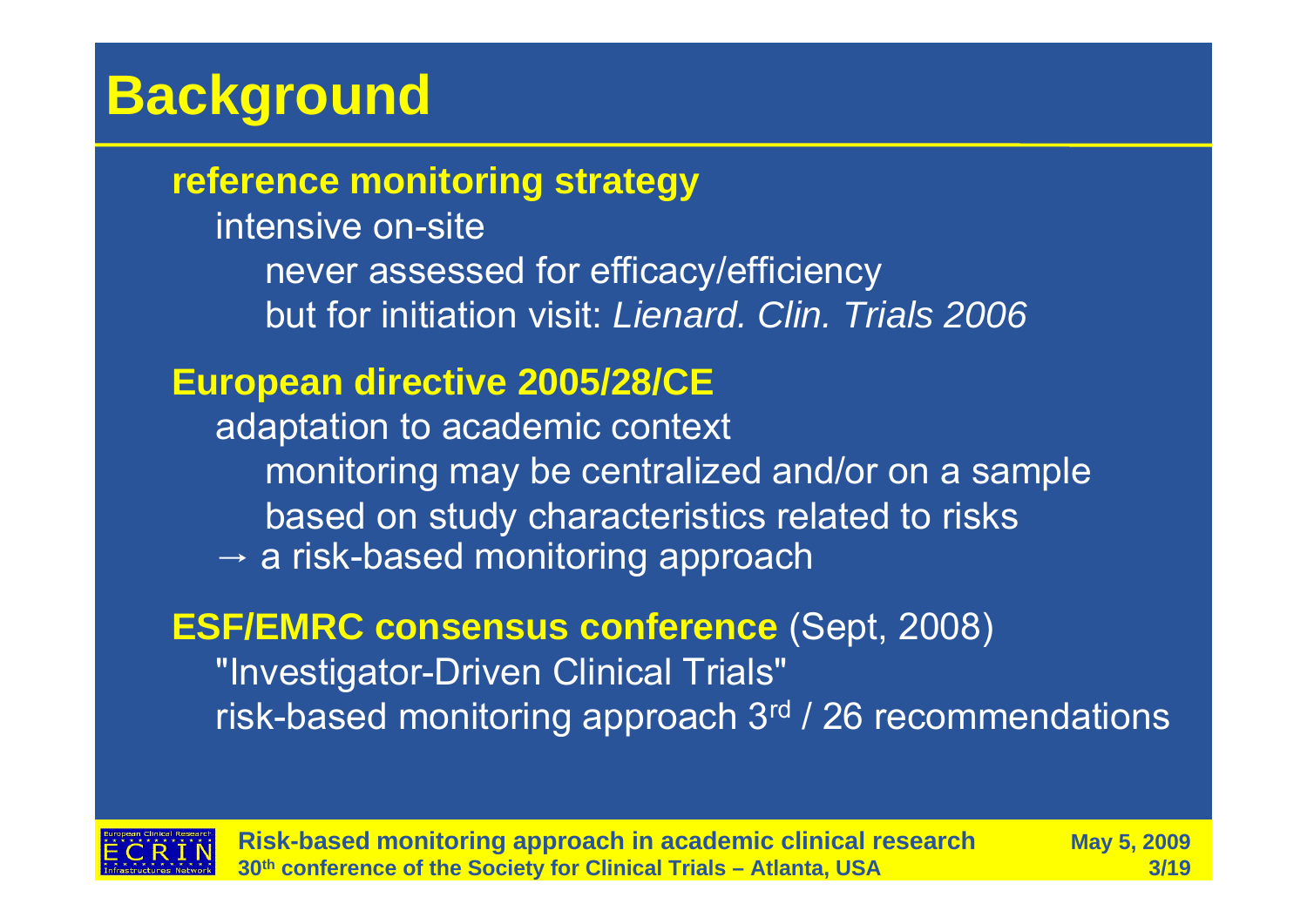# **Objective**

**objective**

to build a risk-assessment tool for monitoring adaptation

**questions**

Are there already existing tools?

Which studies are relevant for risk assessment?Which risks should be assessed?

How to assess risk?

How to use the risk assessed?



**Risk-based monitoring approach in academic clinical research May 5, 2009 30th conference of the Society for Clinical Trials – Atlanta, USA 4/19**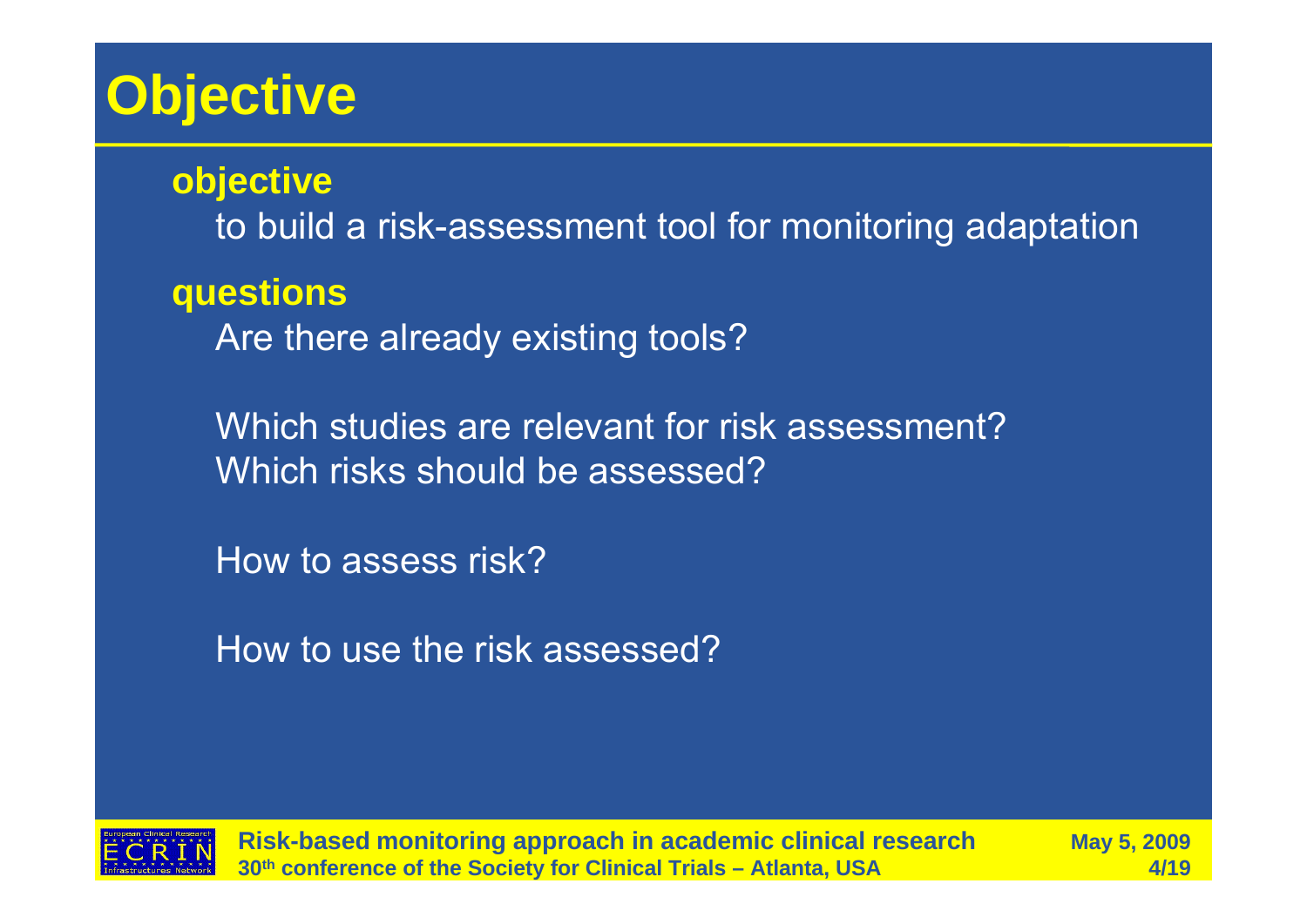### **European Clinical Research Infrastructures Network**



**network of national networks** clinical research centersclinical trials unitsacademic sponsors ministriesfunding agencies

#### **12 countries**

**funding** the European Community

> **Working Party on Monitoring**



**Risk-based monitoring approach in academic clinical research May 5, 2009 30th conference of the Society for Clinical Trials – Atlanta, USA 5/19**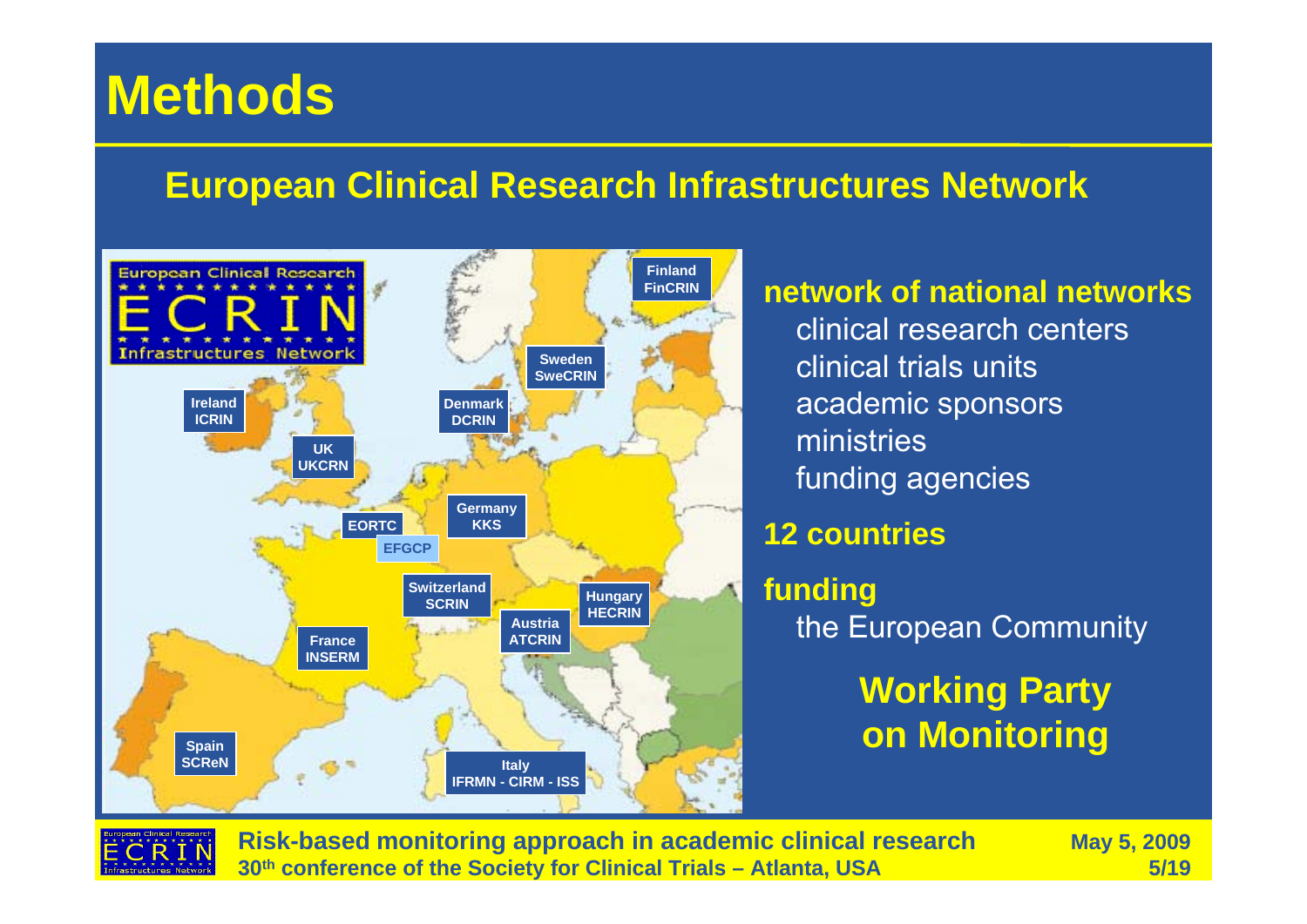**search for literature and networks**

existing tools? format and field of application?

### **Delphi consensus procedure**

1<sup>st</sup> questionnaire agreement to principle? which risks? which studies? "I totally / partially agree / disagree" 2<sup>nd</sup> questionnaire study characteristics influencing risks? "no influence / increase / decrease / both"final meeting item selection (2/3 agreement) and rewording  $\rightarrow$  list of relevant items



**Risk-based monitoring approach in academic clinical research May 5, 2009 30th conference of the Society for Clinical Trials – Atlanta, USA 6/19**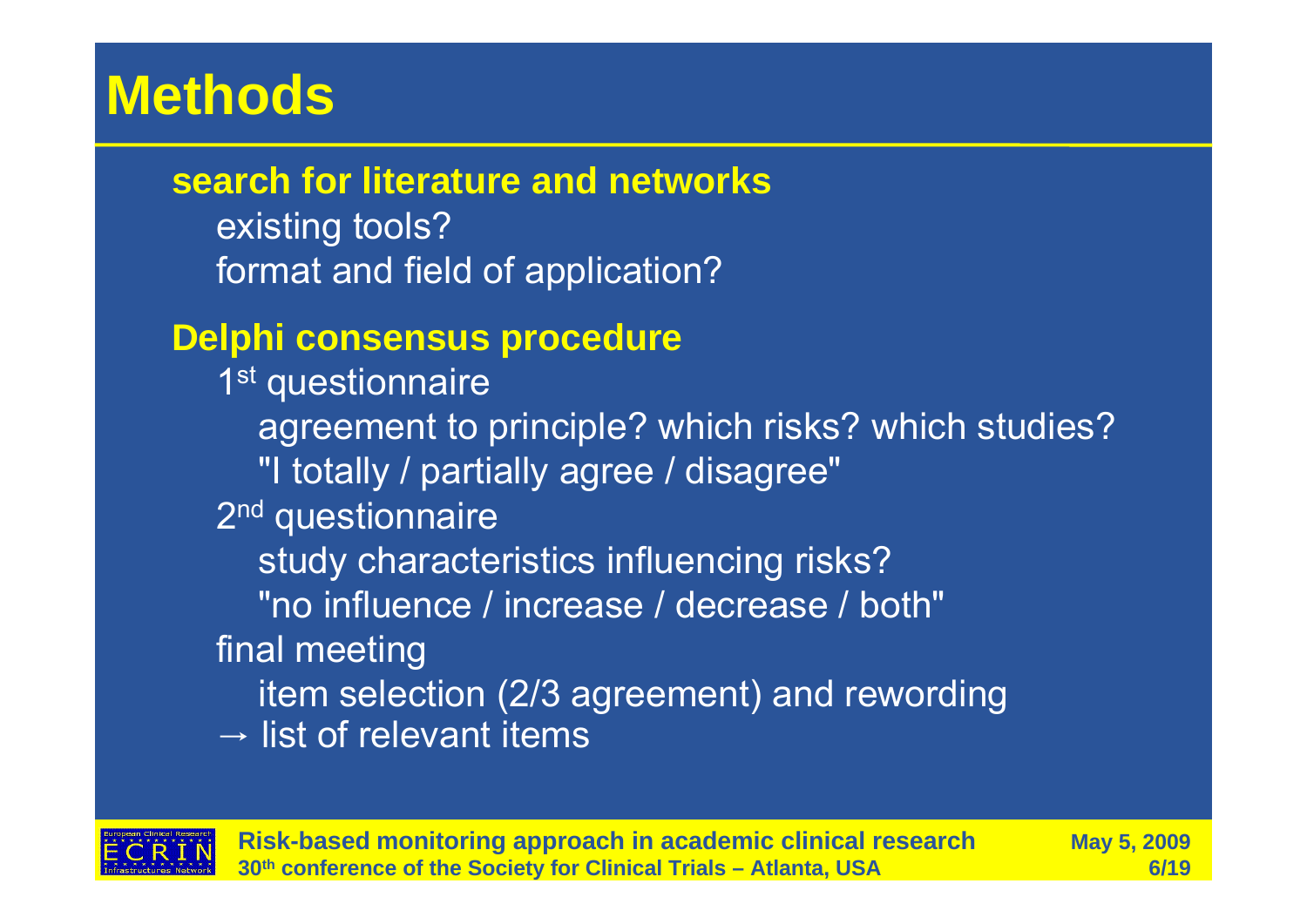### **reproducibility study**

protocols of academic trials in English, any clinical field synopsis added: scientific aspects and organisation protocols assessed by assessors → risks & items (VAS) partially balanced incomplete block design

- $\rightarrow$  items relevance
- $\rightarrow$  items selection?
- $\rightarrow$  risk score building?

#### **participants to Delphi procedure and reproducibility study**

not WPM membersclinical research professionals among ECRIN countries any function experienced in different medical fields



**Risk-based monitoring approach in academic clinical research May 5, 2009 30th conference of the Society for Clinical Trials – Atlanta, USA 7/19**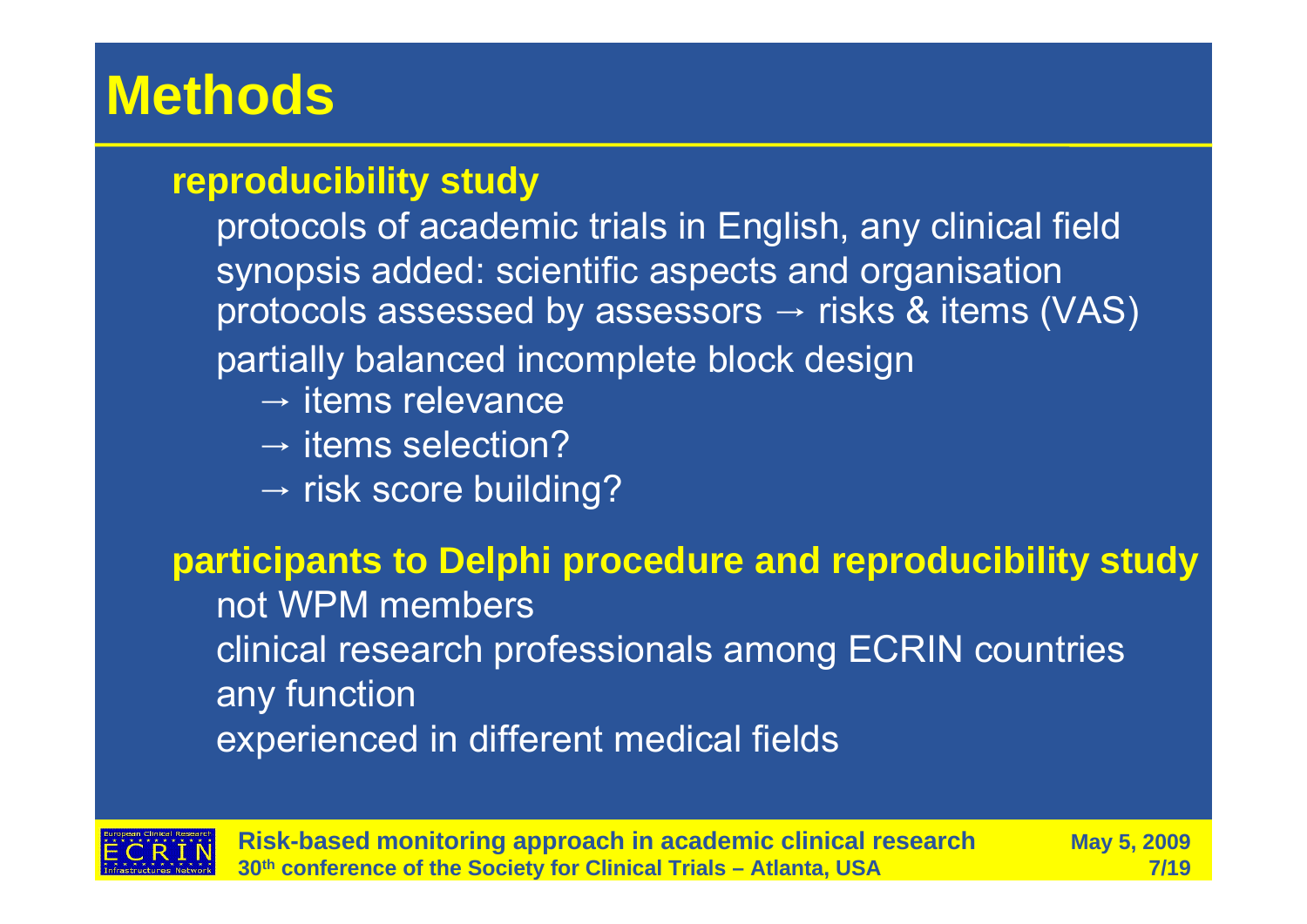### **SOP on Monitoring**

format defined by SOP of SOPs drafts and internal revisionsexternal validation by Working Party on Quality Assurance  $\rightarrow$  guidance for development of a monitoring plan  $\rightarrow$  minimum level of monitoring depending on risk level

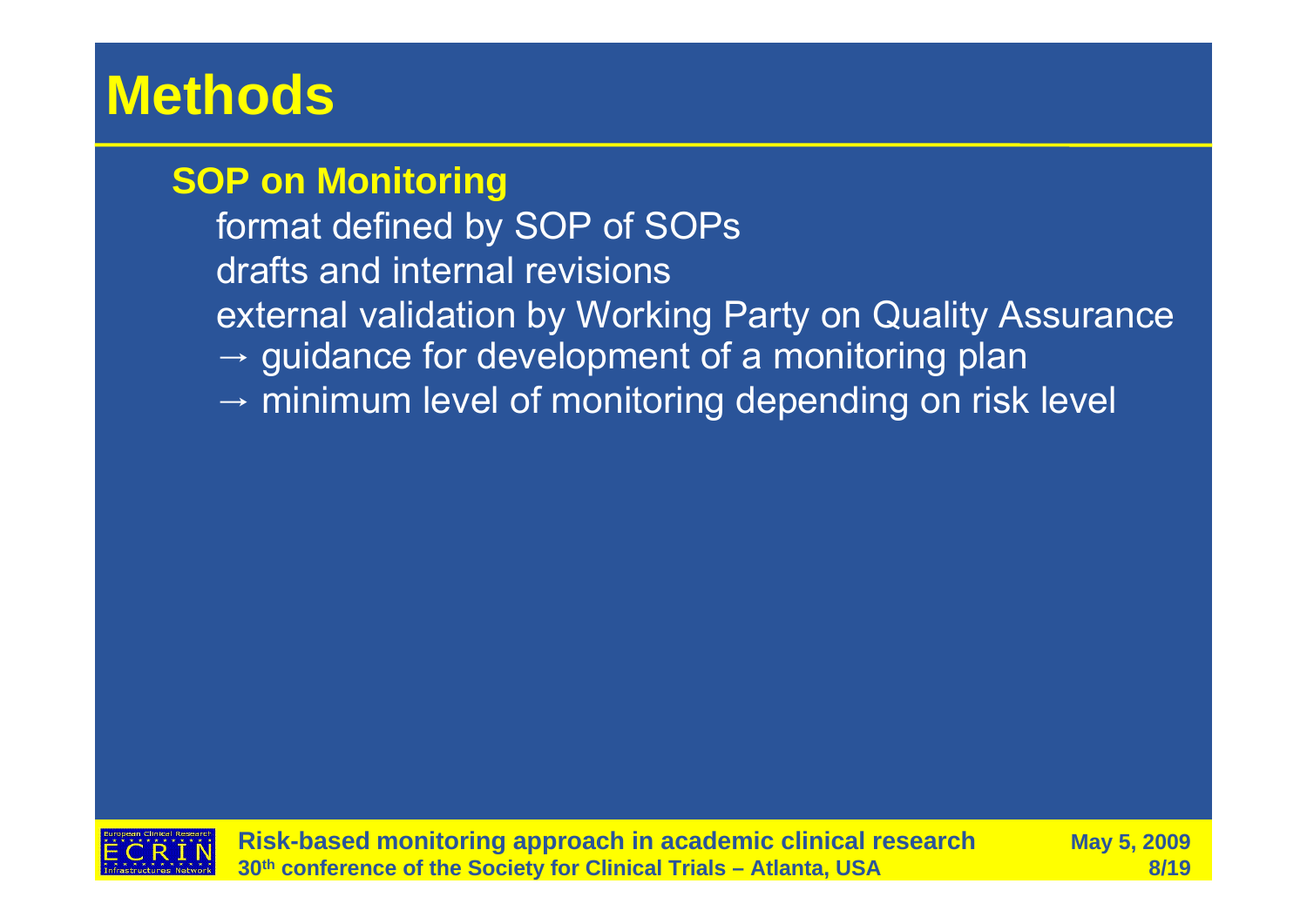#### **Results –Existing tools**

#### **French approach**

Assistance Publique - Hôpitaux de Paris http://www.drrc.aphp.fr/ Optimon trial https://ssl2.isped.u-bordeaux2.fr/optimon/ patient's risk on 4 levels → risk-adapted monitoring plan

### **British approach**

MRC & Department of Health – different Universities

http://www.ct-toolkit.ac.uk/

study characteristics and risk matrix

 $\rightarrow$  study acceptance and monitoring plan definition

## **Others**

derived from those from AP-HP and MRC



**Risk-based monitoring approach in academic clinical research May 5, 2009 30th conference of the Society for Clinical Trials – Atlanta, USA 9/19**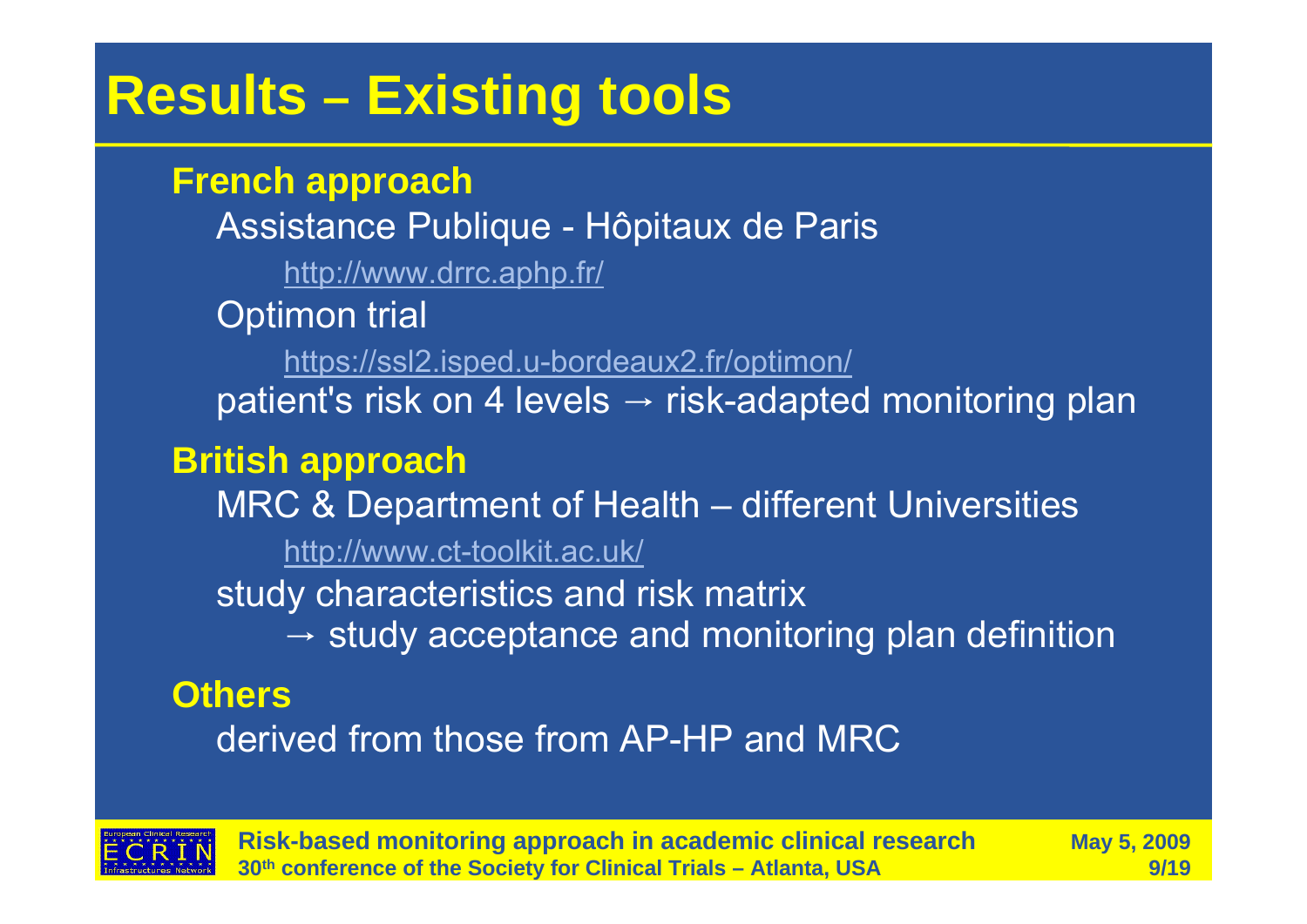| <b>Results - 1<sup>st</sup> questionnaire</b>                                                                               |                             |  |  |  |
|-----------------------------------------------------------------------------------------------------------------------------|-----------------------------|--|--|--|
| 51 respondents from 10 countries                                                                                            |                             |  |  |  |
| risk-adapted monitoring agreed by                                                                                           | 100%                        |  |  |  |
| types of risk<br>for participants<br>for validity of results<br>for organisation<br>for target population and public health | 98%<br>100%<br>100%<br>90%  |  |  |  |
| types of study<br>trials<br>diagnosis studies<br>prognostic studies<br>different tool for trials and other studies          | $92\%$<br>92%<br>88%<br>90% |  |  |  |



**Risk-based monitoring approach in academic clinical research May 5, 2009 30th conference of the Society for Clinical Trials – Atlanta, USA 10/19**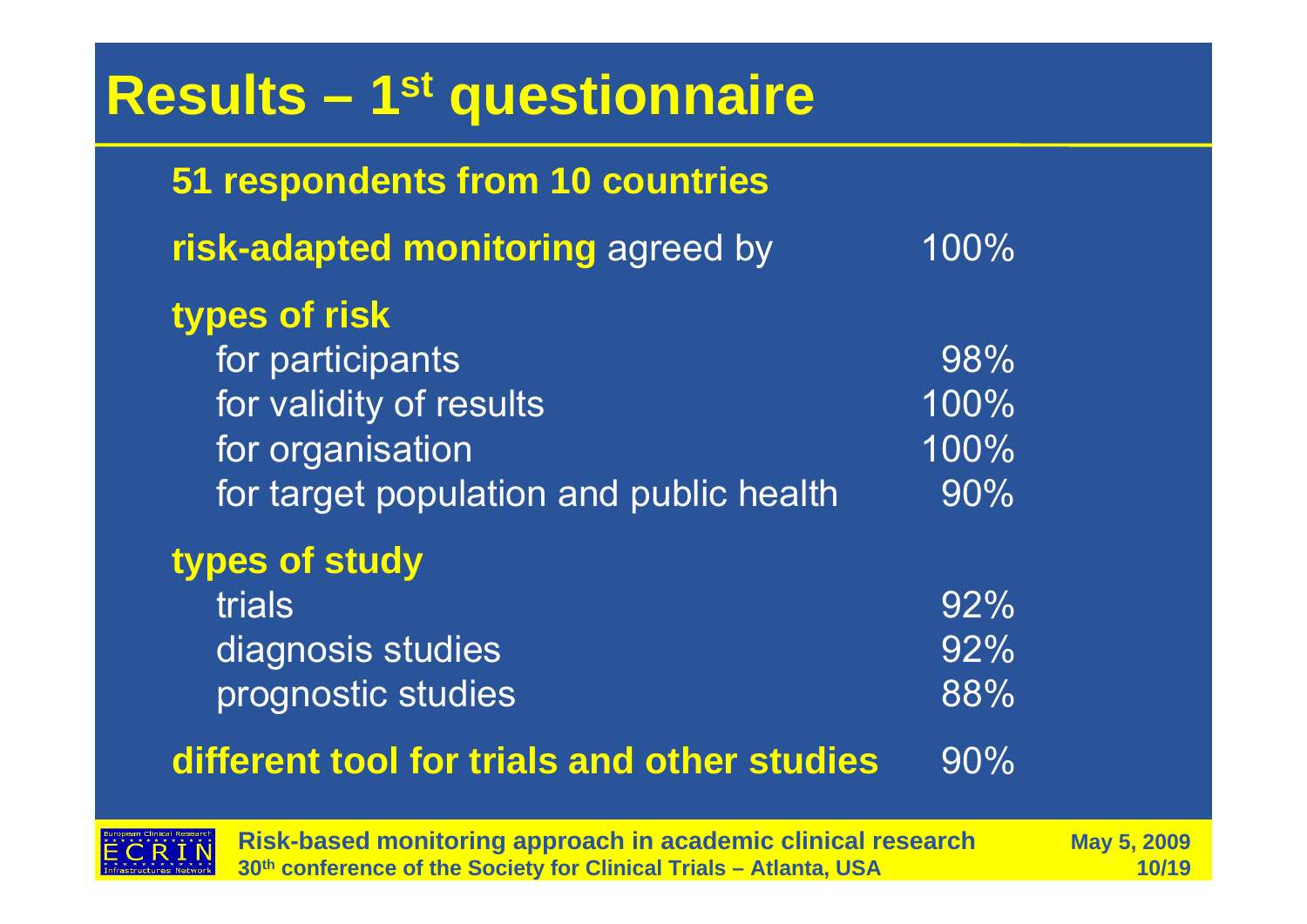## **Results – 2n<sup>d</sup> questionnaire & meeting**

## **49 respondents from 8 countries**

## **modified items during the final meeting**

| rejected                                      | $\overline{3}$      |
|-----------------------------------------------|---------------------|
| reworded                                      | $\overline{4}$      |
| pooled                                        | $24 \rightarrow 10$ |
| unchanged                                     | 5                   |
| <b>19 items in final list</b>                 |                     |
| participants                                  | 5                   |
| validity of results                           | 4                   |
| study organization                            | 6                   |
| study governance                              | $3\overline{3}$     |
| impact on target population and public health | 1                   |



**Risk-based monitoring approach in academic clinical research May 5, 2009 30th conference of the Society for Clinical Trials – Atlanta, USA 11/19**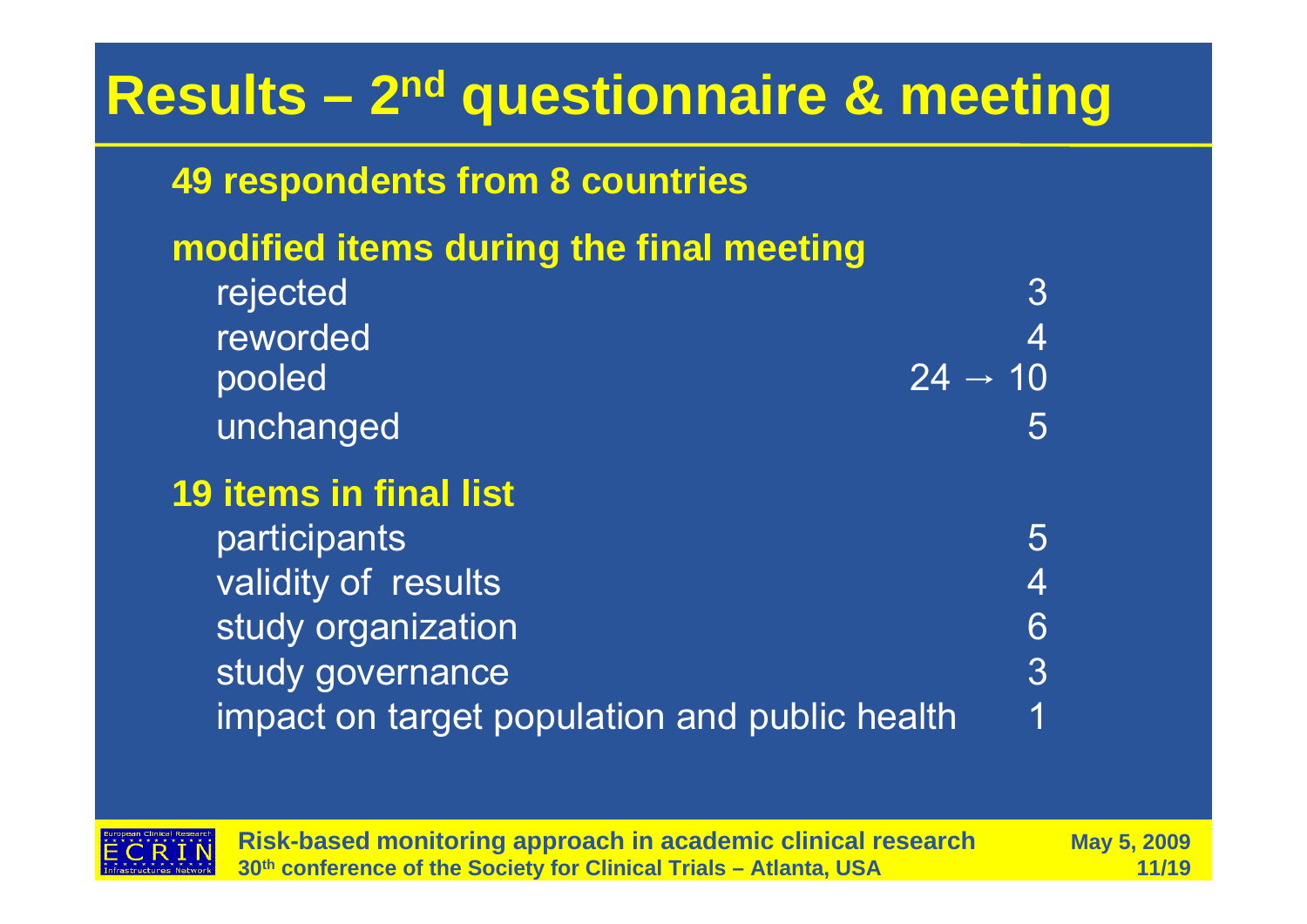## **Results – the 19 items**

#### **Study participants**

- **1Difficulties or incapacity to give informed consent**
- **2 Collection of indirectly identifying or sensitive characteristics**
- **3Expected inherent hazards related to study interventions or investigations**
- **Combination of risk carrying interventions or investigations, and population with 4 disease or impaired condition defining target population**
- **Study interventions used outside authorized indication / product license / state 5 of the art or in early stage / phase of development**

#### **Validity of study results**

- **6 Pre feasibility assessment of the study recruitment based on reliable sources**
- **Concealment of randomized study interventions, allocated or to be allocated, 7 during allocation, follow-up and investigations**
- **8 Objective assessment of primary and the main secondary outcomes**
- **9 Complexity of study procedures**



**Risk-based monitoring approach in academic clinical research May 5, 2009 30th conference of the Society for Clinical Trials – Atlanta, USA 12/19**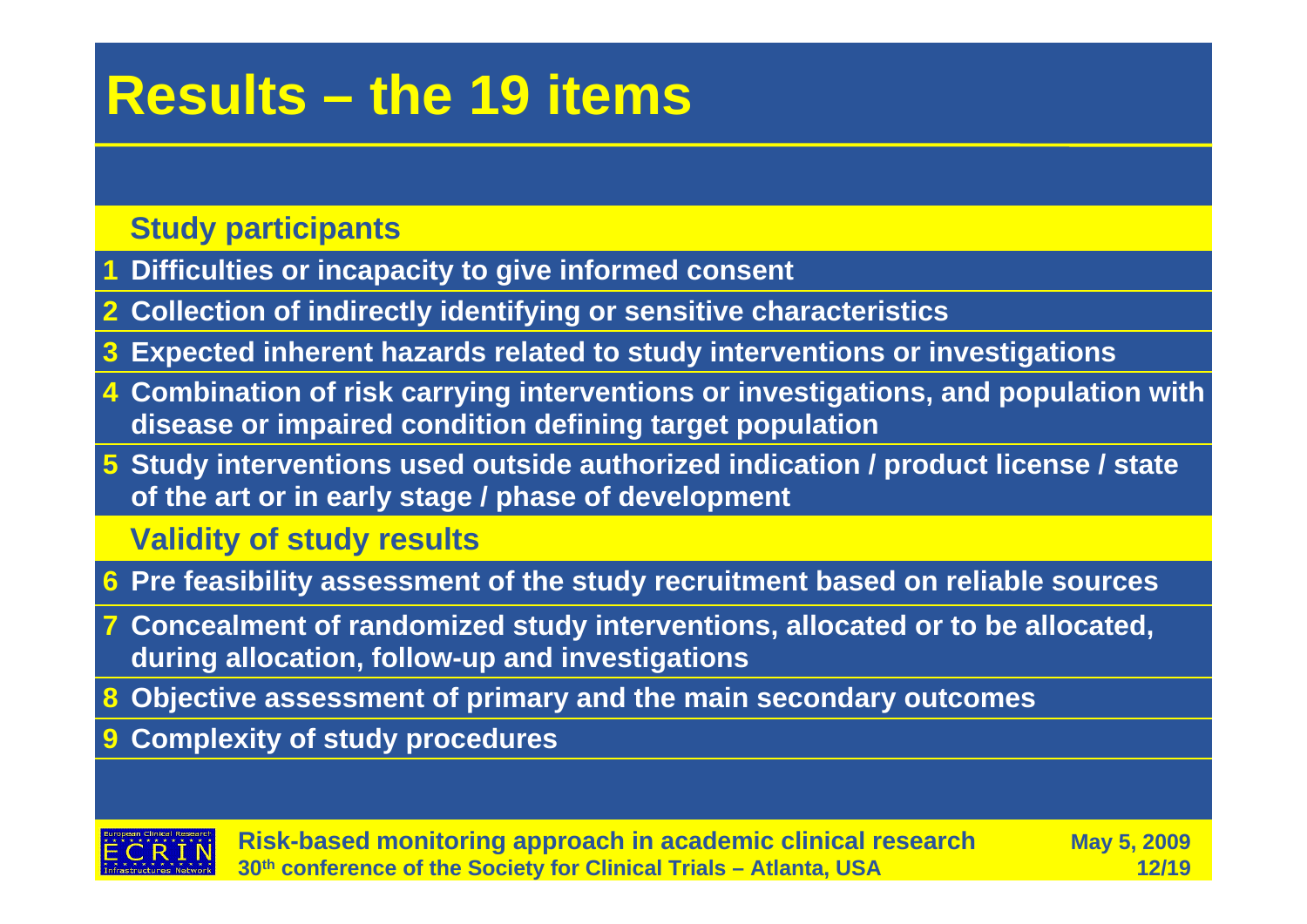## **Results – the 19 items**

#### **Study organization**

- **Education and experience of the sponsor or investigator sites' staff to GCP or 10 study procedures**
- **Existence of quality assurance and quality control systems, implemented and 11 maintained by the sponsor, or eventually by the Coordinating Centre in case of documented delegation, and by the investigator sites**
- **12 Intervention management tracking system run by a qualified organization**
- **13 Quickness and security of data entry in the database**
- **14 Full cleaning of database while study is still in progress**
- **15 Availability of the appropriate resources at the start of the study**

**Study governance**

- **16 Existence of management review organizations**
- **17 Existence of ethic and scientific review organizations**
- **18 Influence / interference of a private organization upon study governance**

**Impact on target population and public health**

**19 Major impact of study results on target population and public health**



**Risk-based monitoring approach in academic clinical research May 5, 2009 30th conference of the Society for Clinical Trials – Atlanta, USA 13/19**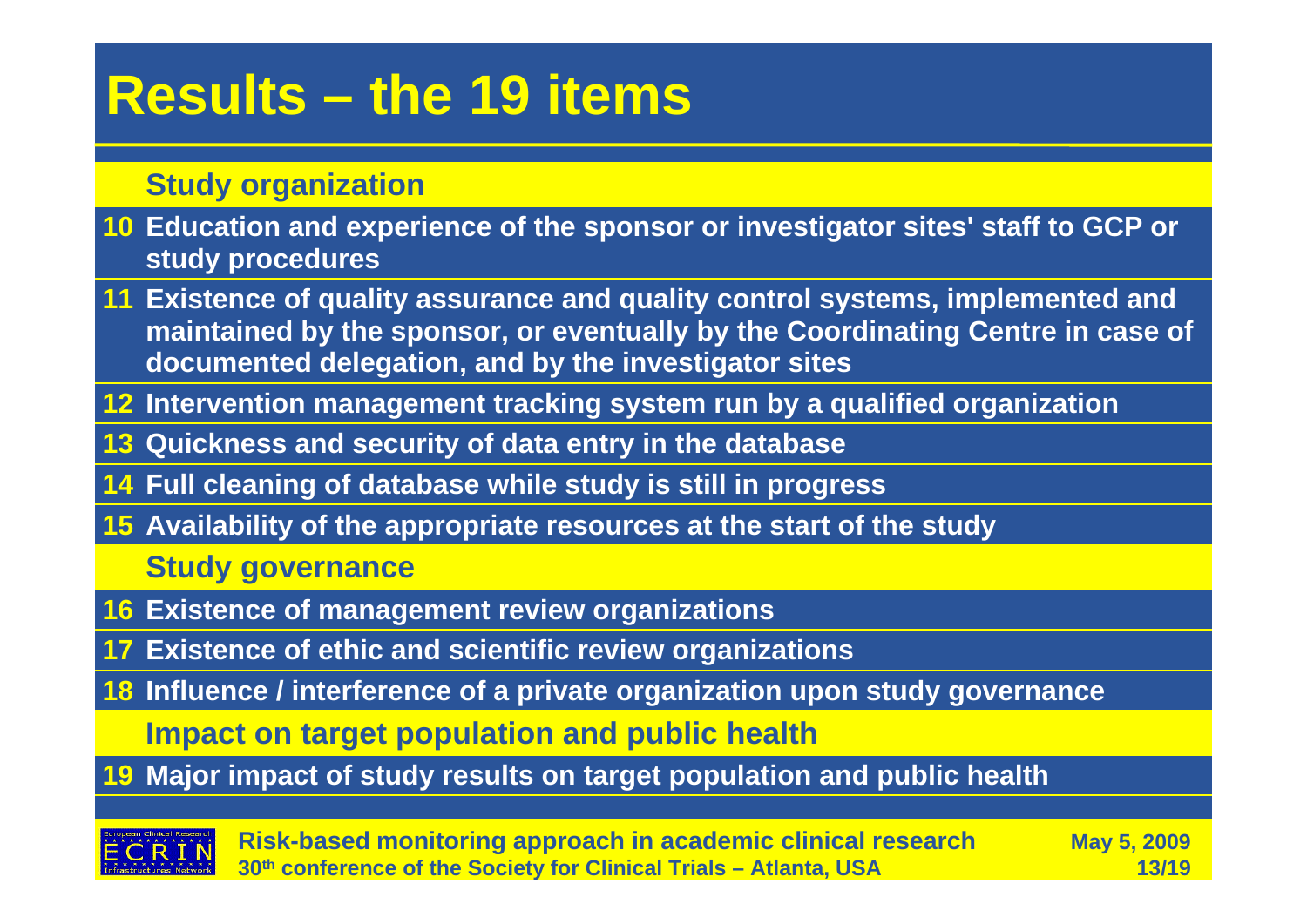# **Results – Reproducibility study**

## **24 protocols from 9 countries**

## **15 assessors from 9 countries**

7 study management, QA or RA 4 methodology 5 principal investigators

#### **assessments**

each assessor assessed 7-12 protocols each protocol assessed by 6-8 assessors median duration: 40 minutes / protocol



**Risk-based monitoring approach in academic clinical research May 5, 2009 30th conference of the Society for Clinical Trials – Atlanta, USA 14/19**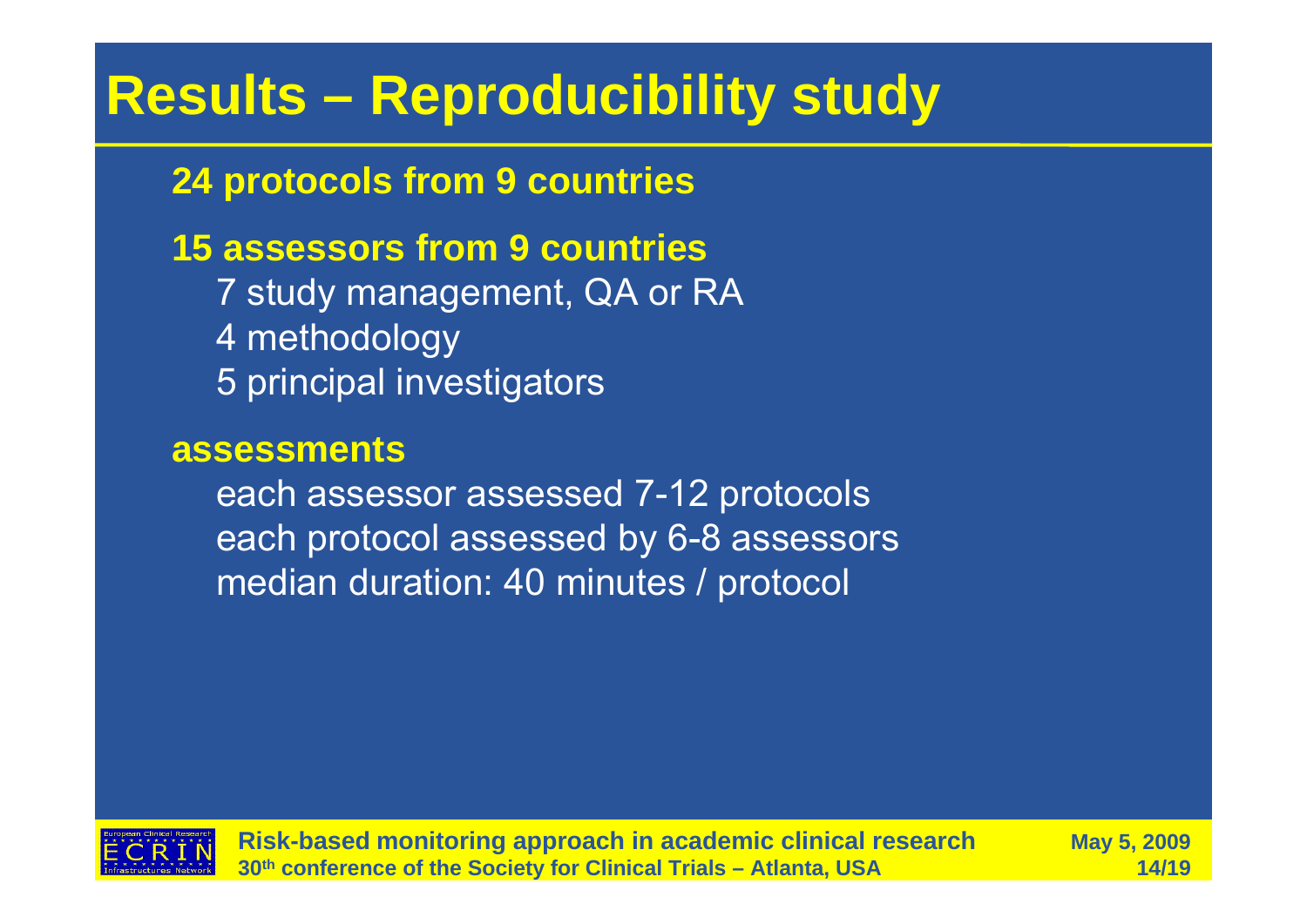## **Results – Reproducibility study**

#### **ICC for risks**

0.05 to 0.30the best one: risk for participants  $= 0.30$ 

### **ICC for items**

0.01 to 0.28but for one: difficulties to give consent  $= 0.72$ 

### → **no item selection, no risk score building**

#### **high variability between assessors**

VAS allows for variability lack of training and experience of assessors incompleteness of protocols



**Risk-based monitoring approach in academic clinical research May 5, 2009 30th conference of the Society for Clinical Trials – Atlanta, USA 15/19**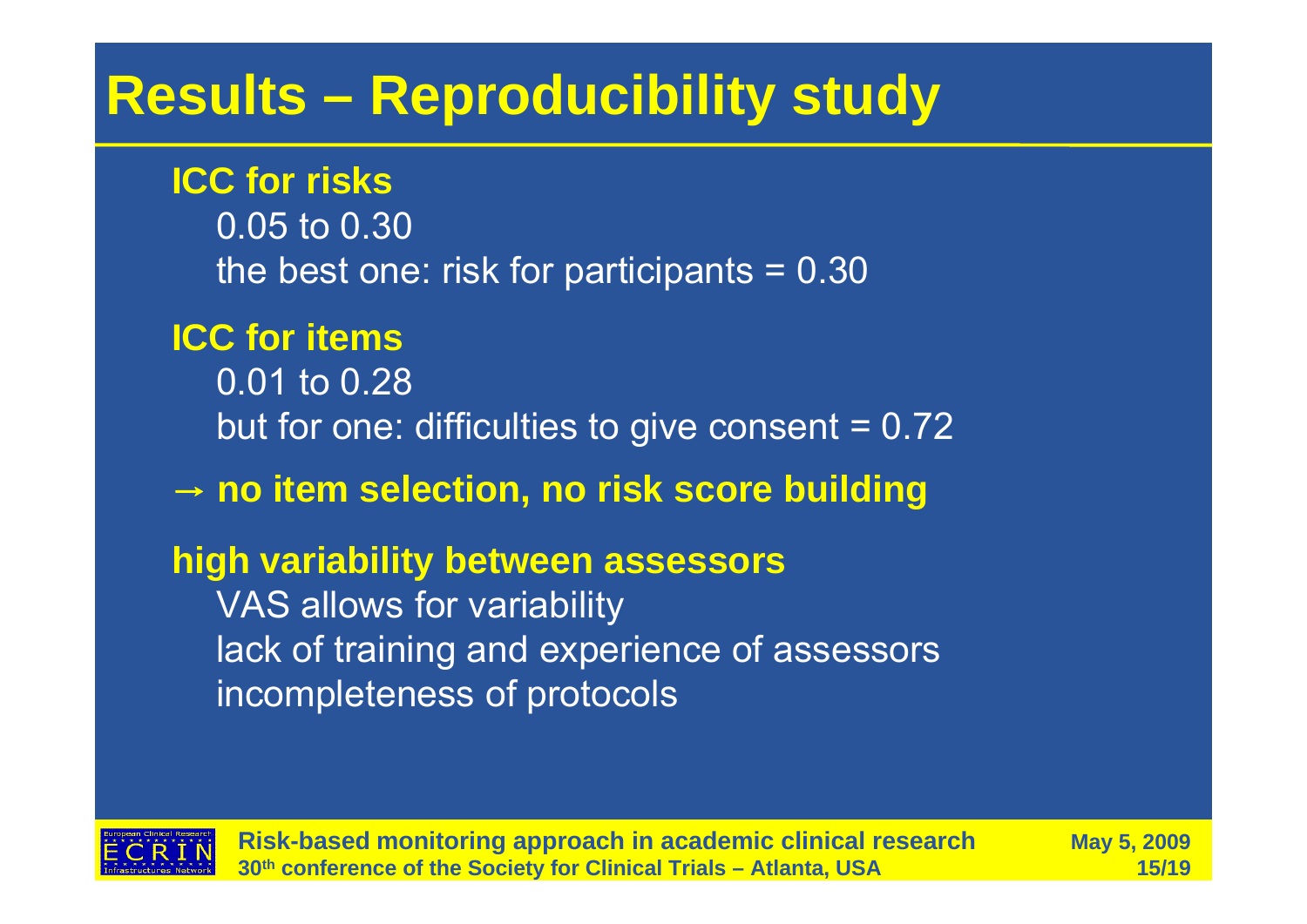# **Results – SOP on monitoring**

#### **sponsor's responsibilities**

to assess risk on a 3-level scale to define a monitoring plan to provide adequate resources

#### **definitions**

### **template for a monitoring plan**

principles definition of key data planning of monitoring activities



**Risk-based monitoring approach in academic clinical research May 5, 2009 30th conference of the Society for Clinical Trials – Atlanta, USA 16/19**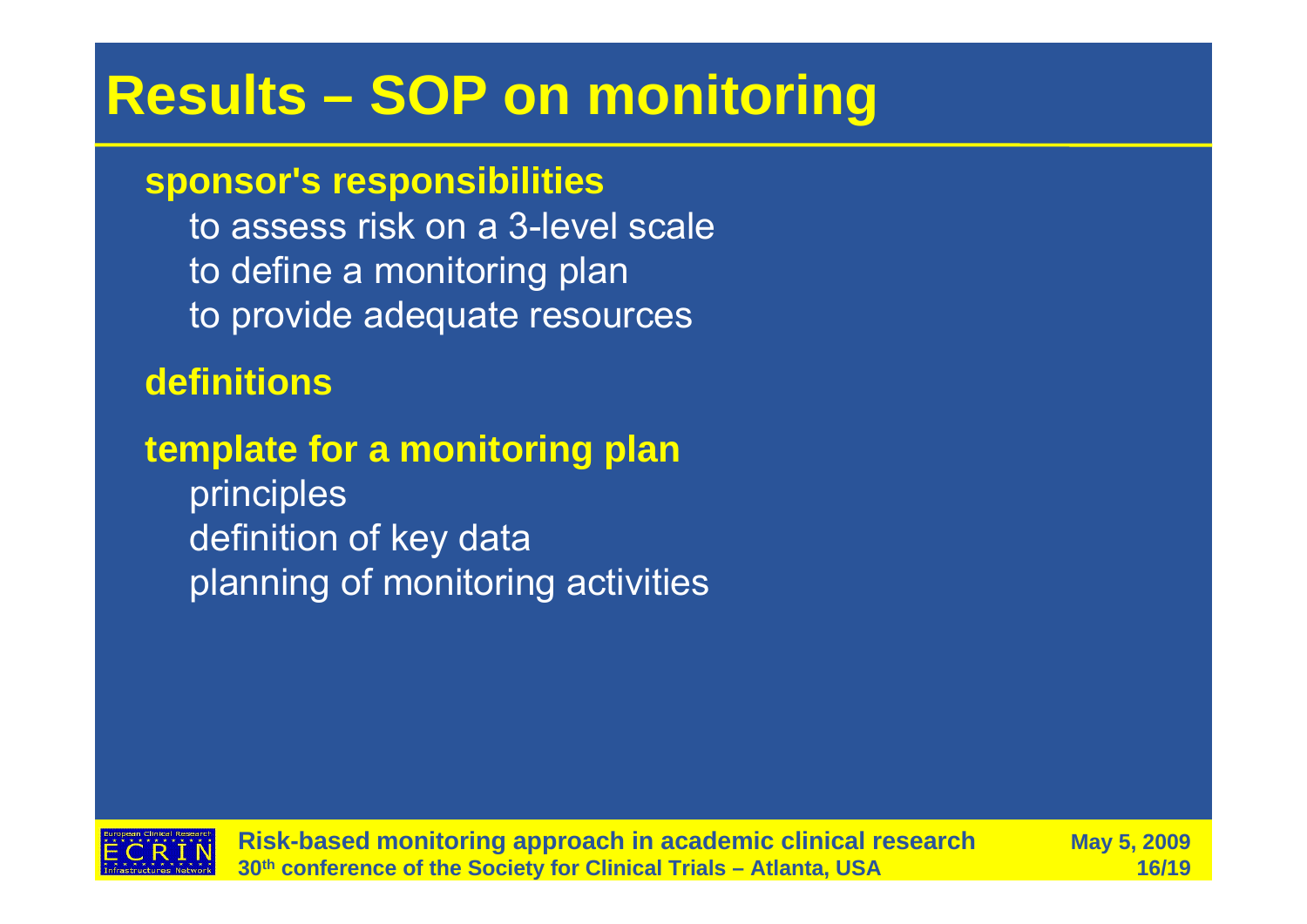# **Results – SOP on monitoring**

|         | <b>low risk</b>                                                                                                                   | medium risk                                                                   | high risk                    |
|---------|-----------------------------------------------------------------------------------------------------------------------------------|-------------------------------------------------------------------------------|------------------------------|
| on-site | at least 1 visit                                                                                                                  | at least 2 visits                                                             | at least 3 visits            |
| remote  | - X% SAE<br>- queries management<br>- consent notification<br>- other monitoring procedures                                       | idem                                                                          | idem                         |
| before  | - ethical & regulatory approvals<br>- protocol specific training                                                                  | idem                                                                          | idem                         |
| during  | - 100% consent<br>- X% eligibility<br>- X% SAE<br>- X% CRF / study endpoints                                                      | idem<br>- drug accountability<br>- staff & facilities<br>- 50% CRF / key data | idem<br>- 75% CRF / key data |
| after   | - ethics & regulatory notification<br>- archiving<br>- monitoring activities                                                      | <b>idem</b>                                                                   | idem                         |
|         | Risk-based monitoring approach in academic clinical research<br>30th conference of the Society for Clinical Trials - Atlanta, USA |                                                                               | <b>May 5, 2009</b><br>17/19  |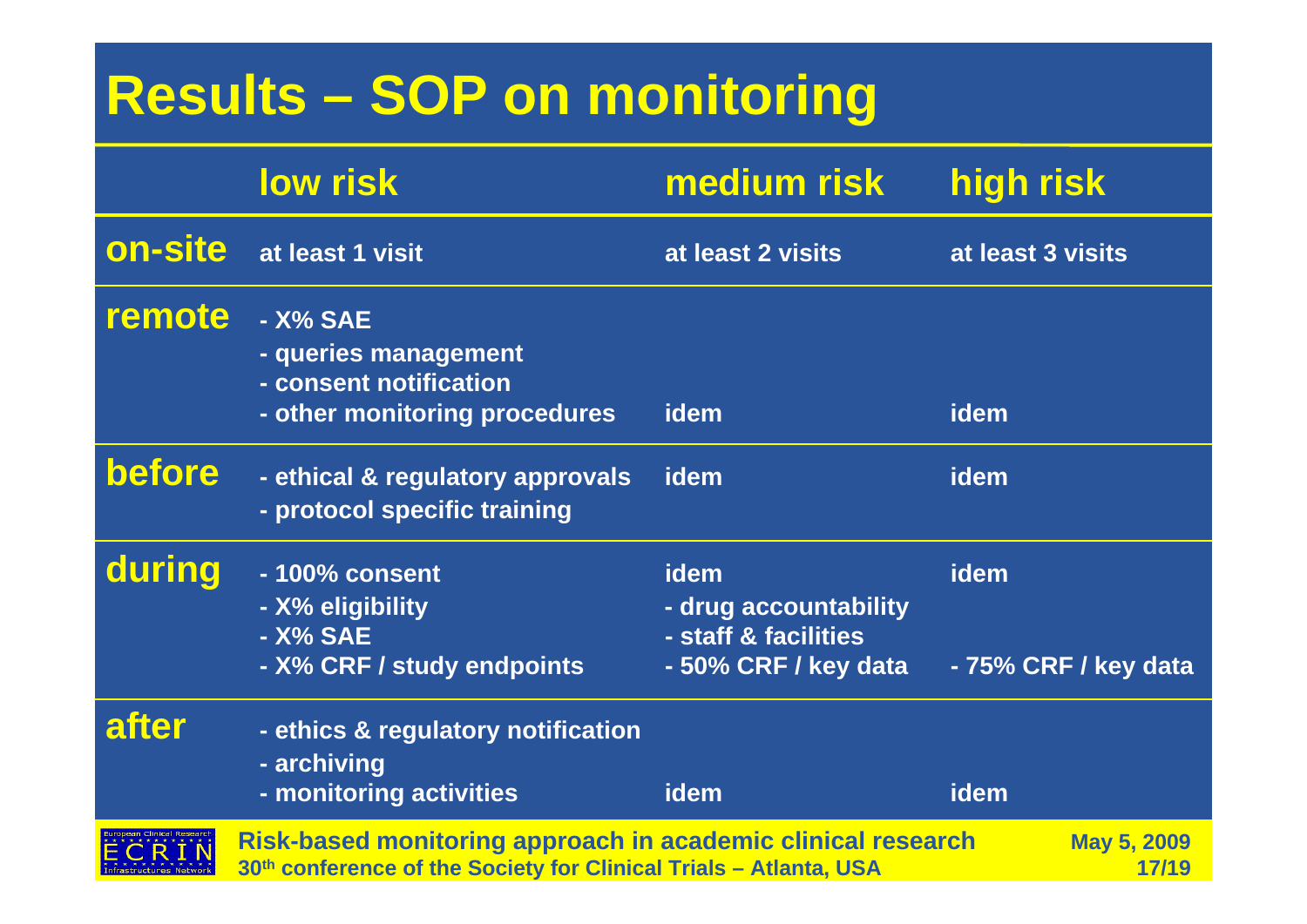# **Conclusion**

#### **What do we have now?**

- − a problem of scale measurement!
- + a large agreement on the risk-based approach experience feedback from organizations already using it a synopsis to collect needed information 19 items to characterize risksa risk-assessment committee to reduce variability an SOP to handle the approach

### **Is it a sound approach for academic research?** certainly yes

### **Is it efficient?**

Optimon (F) and Adamon (G) randomized trials intensive on-site vs risk-adapted monitoring



**Risk-based monitoring approach in academic clinical research May 5, 2009 30th conference of the Society for Clinical Trials – Atlanta, USA 18/19**